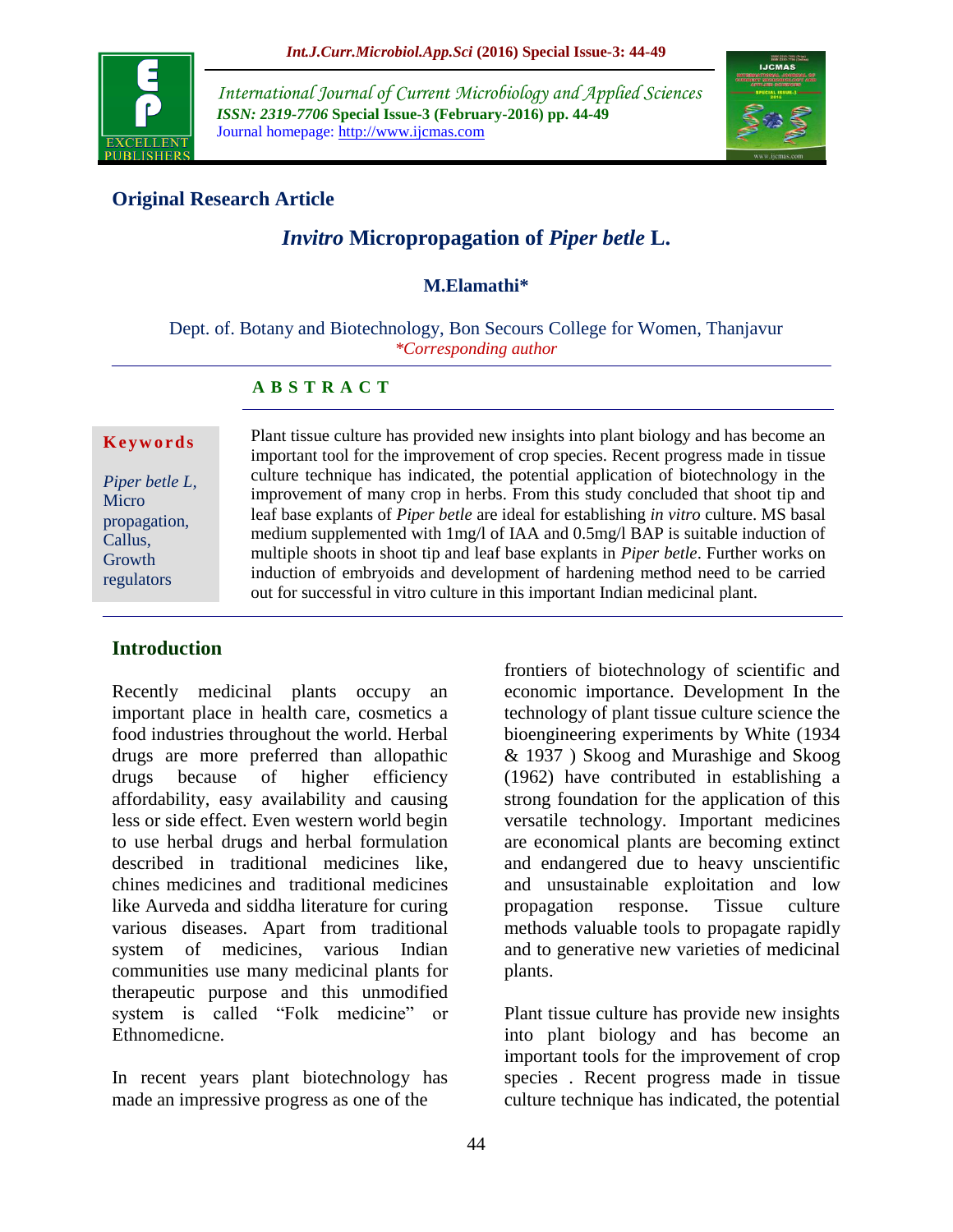application of biotechnology in the improvement of many crop in herbs. Plant tissue culture technique has been successfully utilized o generating genetic variability for selecting better genotypes in many crops in many crops in plants. Herbs are staging a come.ack and an herbal renaissance is blooming across the world. They have been successfully utilized on generating genetic variability for selecting better genotype in improvement of many crop in plants. Herbs are staging a come back and an herbal renaissance is blooming across the world. they have been prized for their medicinal, flavoring and aromatic qualities for countries and yet for a while they were over's had owed by the synthetic products of the modern cultivation but once having realized their serious side effects people are going back to nature with hopes of safety and security.

Secondary metabolites from plants namely alkaloids, flavonoids, saponins and terpenes have played a vital role in pharmaceutical, cosmetic, perfumery, drying ad flavor industries. These drug ,flavor , essential, oils , and colors derived from plants have no apparent in plant primary metabolism but often play an adaptive role . Secondary metabolites are commercially feasible and as such for enhancing the *in vitro* production of natural products.

The present work deals an *in vitro* method for hairy root induction of Piper betel Linn. Herbal improvement through biotechnology means provides new hopes as success in improving them conventional breeding is limited due to their narrow genetic base and sexual incompatibility for the wild relatives.

Betel leaf is traditionally known to be useful for the treatment of various diseases like bad breath, boils and abscesses, conjunctivitis, constipation, headache, hysteria, itches,

mastitis, leucorrhoea, otorrhoea, ring worm, swelling of gum, rheumatism, abrasion, cuts and injuries etc as folk medicine while the root is known for its female contraceptive effects (Chopra *et al.,* 1956: Khanra, 1997). The betle leaves really do not have any match as a cheap, natural and easily available appetizer, digestive , mild stimulant, aphrodisiac and refreshing mastication. Chewing of betel leaves produce a sense of well- being , increased alertness, sweating , salivation, hot sensation and energetic feeling with exhilaration. It also increases the capacity to exercise physical and mental functions more efficiently for a longer duration but it may produce a kind of psychoactive effect causing a conduction of mild addiction to habituation and withdrawal symptoms (chu,2001: and Jain,1996).

# **Materials and Methods**

# **Collection of Plant**

The plant source piper betel (L.) (piperaceae),commonly known as Indian betle leaves was collected from Thiruvaiyaru at Thanjavur Dt, India.

# **Methodology**

# **Selection of Explants**

Leaf explants and apices were used for the present study. The first fully expanded leaves in the shoot apex were collected from the garden grown plant. The explants were excised with the help of sterile forceps and blade. The nodes were cut in to 0.5-1.0 cm sized segments and care was taken that each explants include the midrib portion. Apical shoot buds measuring 10-15mm in length with 2-3 lea primordial attached were also used. The selected explants were sterilized by 0.1% of Mercury Choloride.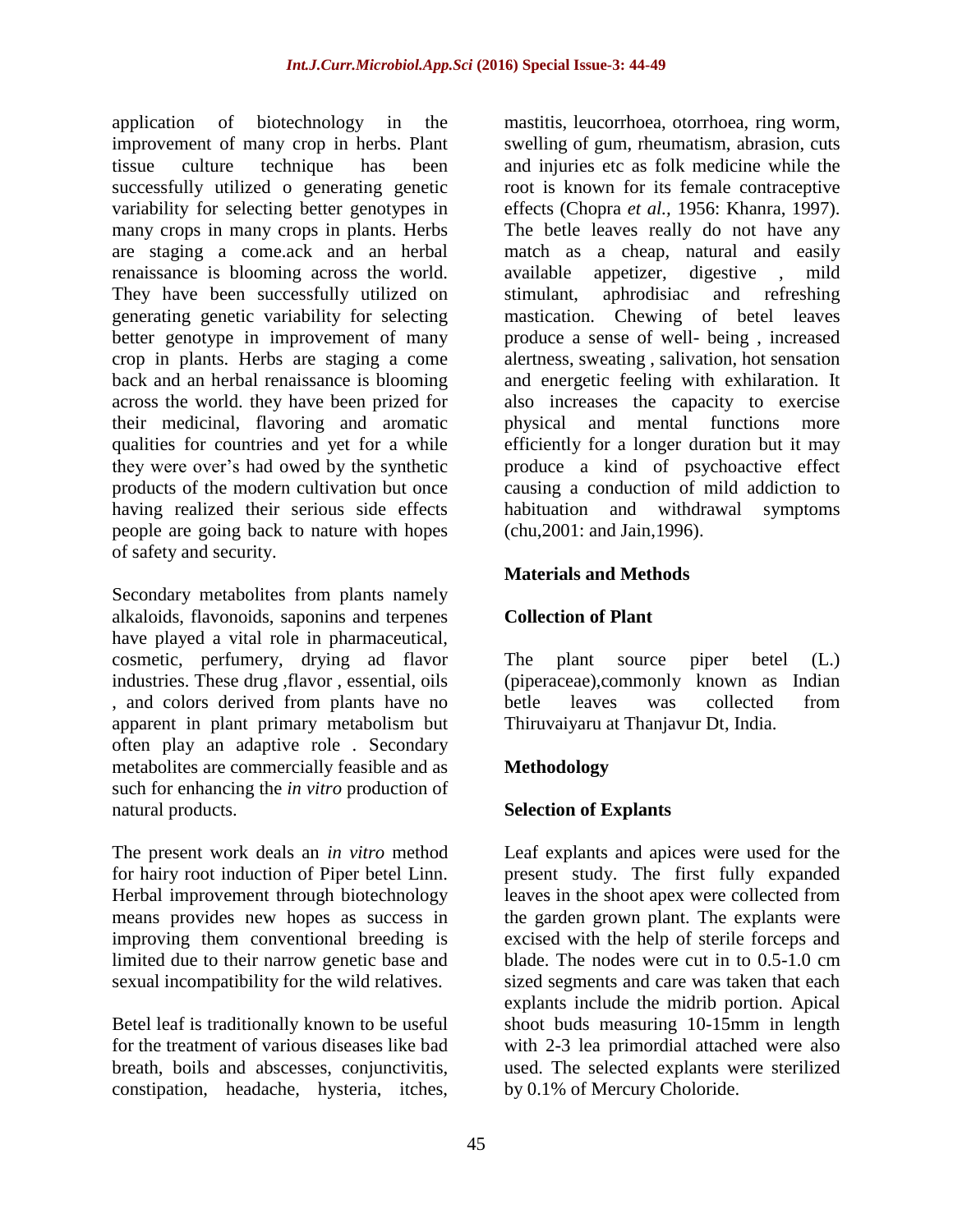# **Preparation of Medium**

Murashige and skoog's (1962) (MS) medium was prepared with different growth regulators such as IAA, BAP, 2,4 D and NAA at various concentrations. Regular observation at an interval of two days was made for the formation of callus, change of colour and initiation of the root and shoot .

# **Results and Discussion**

Different explants like leaf base, leaf lamina, node and shoot tip of piper betle were cultured on different concentration of hormones (IAA,IBA,2,4-D, BAP kinetin). It was observed that all explants showed growth response like enlargement, ignition of callus and formation of shoot and root. therefore all the above explants of piper betle were used throughout the present study.

Effect of different auxins and cytokinins on growth of different explants of piper betle were observed and given in I-V.

Out of different concentrations (0.5-2.0 mg/l) of IAA used after 4 weeks of culture , maximum growth of all the the explants was observed on 1mg/l followed by 0.5mg/l . Of all the explants registered the highest growth (925.80 mg fr.wt) followed by leaf base , at I mgh/l concentration of IAA. Nodal explants showed the least growth increments in all IAA concentrations. Shoot tip and leaf base explants registered more than twenty four fold growth increment in fresh weight and dry weight basis on MS medium supplemented with1mg/IAA callus or morphogenesis were not observed.

When IBA was supplemented in different concentrations to MS medium, all the explants showed maximum growth increment at 1mg/l conc. Among explants, shoot tip explants registered the highest

growth (898 mg fr.wt.0 1mg/1 IBA conc. Followed by leaf base explants showed more than twenty four, fold growth increment after, 4 weeks culture period, no callus or morphogenesis observed in all the concentration of IBA.

2,4-D at different concentrations induced the highest growth increment and formation of callus in almost all the explants (table- III). Callus was initiated in all the explants after 2 weeks in culture. Shoot tip explants were more proliferate and registered the highest growth 919519 mg fr.wt.) at 1.5mg/l 2,4-d concentration. At this concentration all other explants also showed a maximum growth.MS medium supplemented with 1mg/l 2,4 –D also induced good growth on all the explants. Nodal explants showed the least growth in all the 2,4-D concentrations.

The different concentration BAP induced more growth, compared to other auxins and cytokinins such as IAA,IBA,2,4-D and kinetin. Profuse growth (1009mg fr.wt.) was induced by the 0.5 mg/l of BAP in shoot tip explants. At the above concentrations of BAP, nodal explants at different concentration of BAP was in the following order 0.5>1.0>1.5>2.0 (table-iv). In this medium also, shoot tip and leaf base explants showed the best growth response.

Next to BAP, kinetin induced more growth in all the explants, maximum amount of growth (984 and 890 mg fr.wt) produced at the conc.0.5mg/l and 1.0 mg  $\Lambda$  at shoot tip explants (Table V). The least growth was obtained by the nodal explants. The growth gradually decreased as the concentration of kinetin increased.

The organogenetic pattern of different explants (lamina, leaf base, node and shoot tip) on MS medium supplemented with different concentrations and combinations of auxins and cytokinins was observed. In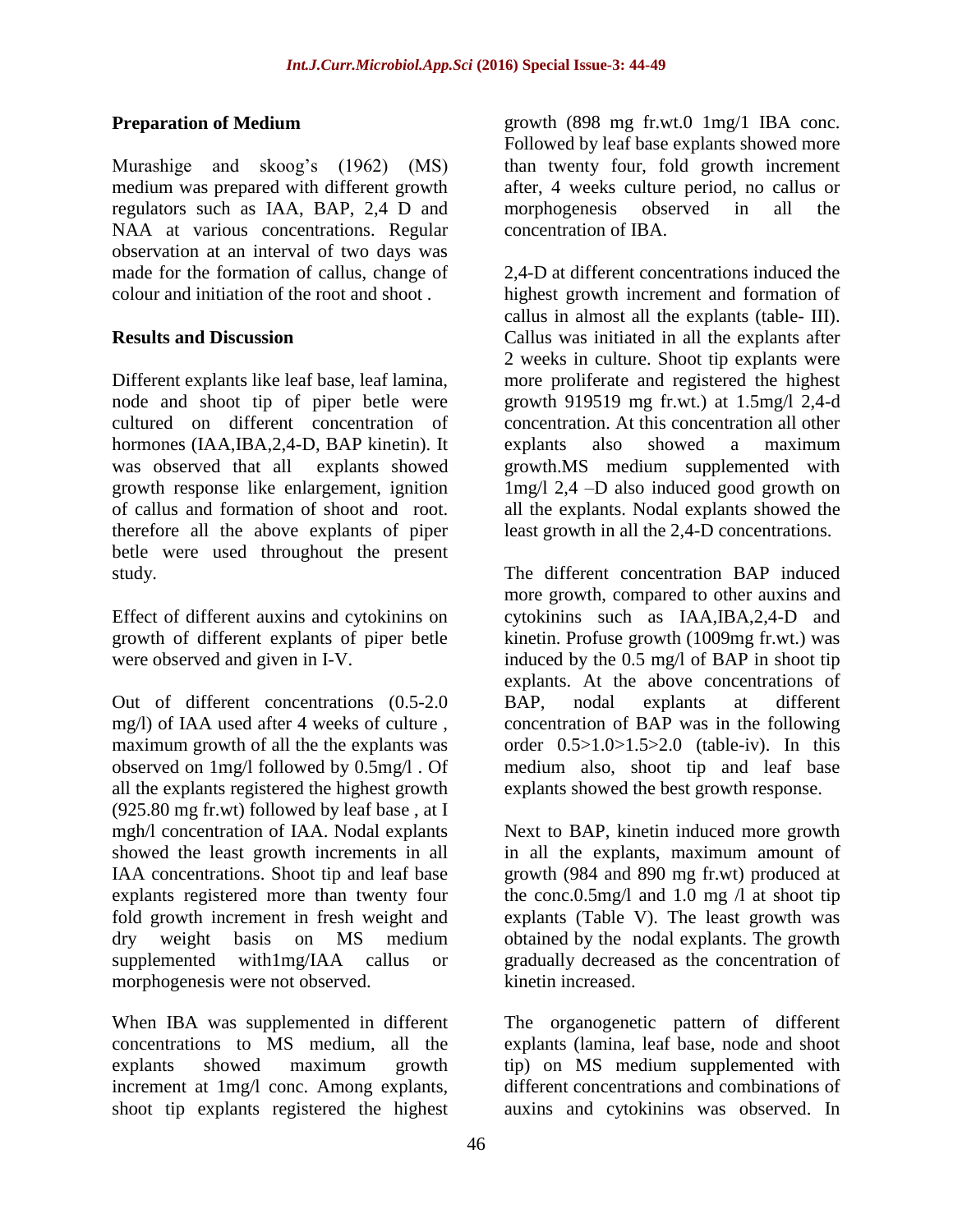lamina explants cultured on MS medium with BAP 0.5mg/l induced callus (fig.2) and BAP 2mg/l + 2,4-D 1.5 mg/l produced callus, shoot and root and the frequency was 90,71 and 90% respectively (Table – VI: Fig: 3-5).

The nodal explants produced the least amount of growth. The medium with BAP 1mg/l +2,4-D 1.5mg/l induced white and friable callus in nodal explants (Fig:6).

Induction of multiples shoots are absent in nodal explants, cultured containing medium BAP 1.5mg/L+2,4-D 2mg (Fig:8)

In leaf base explants inoculated on medium with BAP 0.5mg/l+IAA 1mg/l and BAP 1.5mg/l+2,4-D 2mg /l produced multiple shoots only. Which frequency was 95,90 and 89%of the leaf base and 92,95 and 61% respectively(Fig. 7&9).

**Fig.1** Piper Betle L.



Callus, Shoot and Root Induction of Sample



Fig-**2 Medium: MS + BAP 0.5 mg /l +IAA 1.5mg /l. Fig-4 Medium : MS + BAP 2.0 mg/l + 2,4-D 1.5mg/l , Fig-5 Medium : MS +BAP 2.0 mg/l+ 2, 4-D 1.5mg/l. Fig -7 Medium: MS + Bap 0.5 mg/l +IAA -1.0MG/L Fig-8 Medium : MS + BAP- 1.5 mg/l + IAA-2.0mg/l. Fig-9 Medium: MS+ BAP-1.5 mg/L +2,4-D-2.0 mg/L**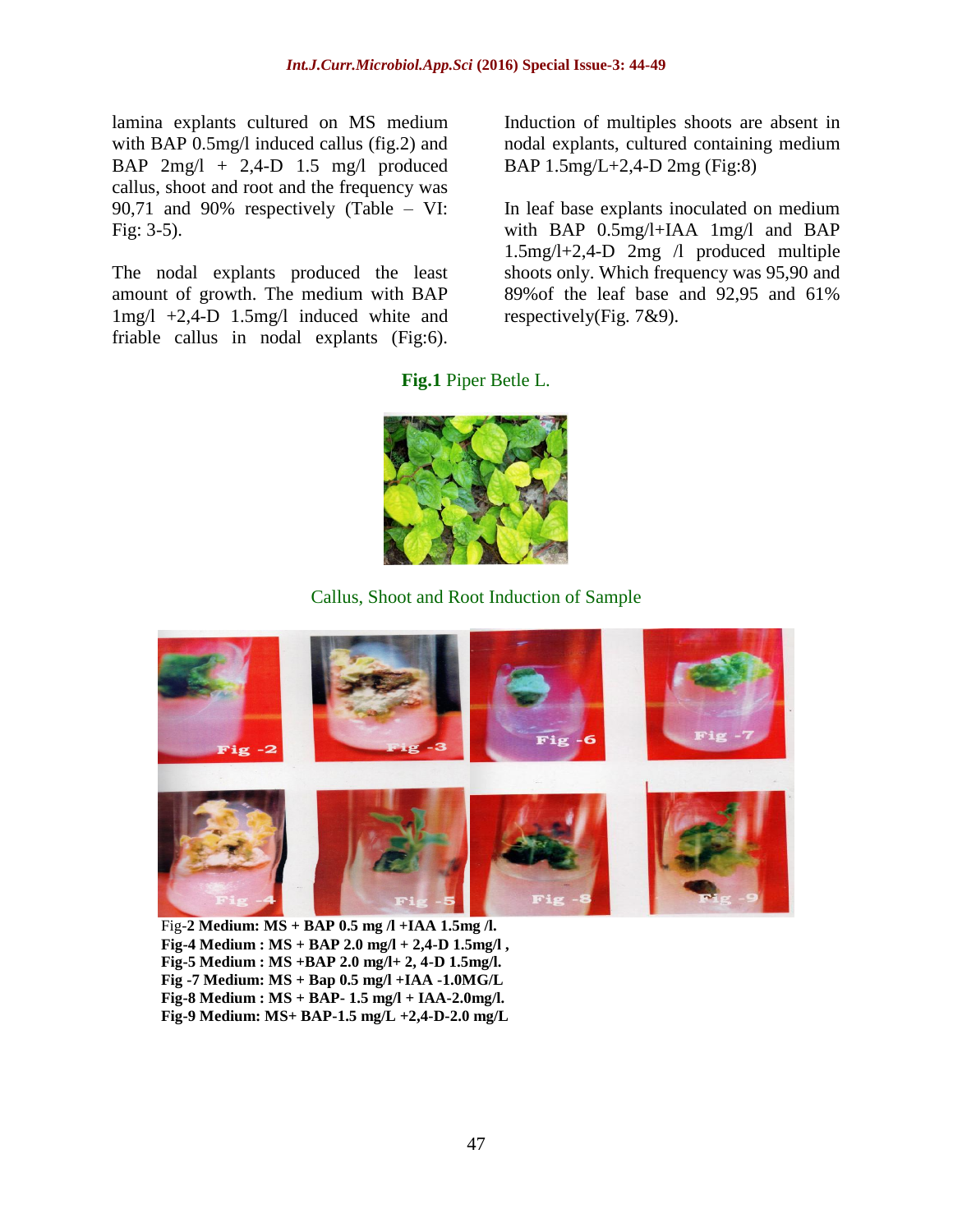

**Fig- 10 Medium: Ms +bap-0.5 mg/l +2,4-D-0.5 mg/l Fig-11 Medium MS +BAP 0.5 mg / 1=2-4 D1.5mg/l Fig-12 Medium: MS+Bap 0.5 mg/l+IAA 0.5mg /l Fig -13 Medium: MS+BAP0.5 mg /l+IAa 0.5mg/l. Fig -14 Medium:MS + BAP 0.5 mg/L +IAA 1.0 mg/l Fig-15 Medium; MS+Bap 0.5 mg/l =IAA1.0mg/l Fig-16 Medium: MS + BAP 0.5 mg/l +IAA 1.0mg/l**



**Fig-17 C.S. of shoot forming callus showing vasculature to new shoots Fig-18 C.S of multiple shoot Forming callus showing braching vasculature to new shoots Fig-19 C.S of nodal region from field grown plant showing oil giobules Fig- 20 C.S of nodal region from in vitro plantlet showing absence of oil globules**

Shoot tip and leaf base of piper betle are suitable for induction of morphogenesis in culture. Tue shoot tip explants were cultured

on different concentrations of BAP,IAA and 2,4-D induced profuse growth (Fig: 10-16). Callus, multiple shoots and roots are formed